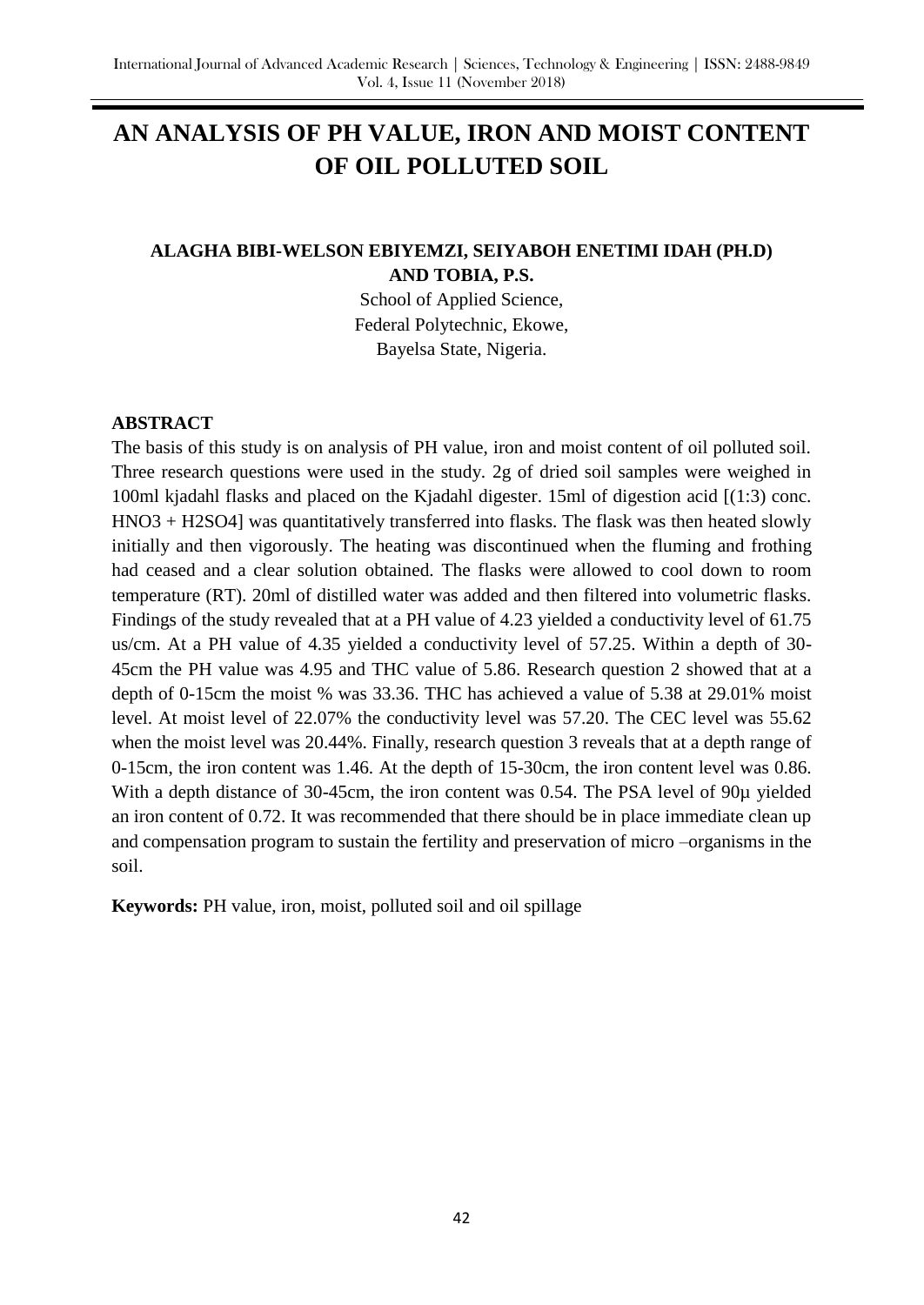#### **INTRODUCTION**

Crude oil spillage affects the nature and development of essential nutrient needed for soil fertility and production. Contamination of soil by oil spills is a wide range of environmental challenge that often needs cleaning up of the contaminated sites. These petroleum hydrocarbons have negative influence on the germination and growth of plants in soils (Samina and others, 2002). Oil spills influence plants by reducing basic nutrients such as nitrogen and oxygen required for plant development unavailable to them in the soil (Adam and others, 2002). Phytoremediation is an alternative means to more sophisticated solution technologies because it is a realistic, effective and non-intrusive technology that makes use of natural plant processes to boast degradation and removal of oil contaminants from the environment (Marmiroli and others, 2003). At different levels of oil exploitation, there are demerits on the environment impact assessment, and the greatest single intractable environmental problem caused by crude oil exploration in the Niger Delta region is oil spillage and community crises. Observation shows that more than 6000 spills had been recorded in the 40 years of oil exploitation in Nigeria, with an average of 150 spills per annum.

In the periods 1976–1996, 647 incidents occurred resulting in the spillage of 2,369,407.04 barrels of crude oil. With only 549,060.38 barrels recovered, 1,820,410.50 barrels of oil were lost to the ecosystem. The environmental impact or disadvantages of oil pollution on the inhabitants of Delta State are enormous. Oil spills have reduced the value of most agricultural lands in the State and have turned hitherto productive areas into wastelands. With increasing soil infertility due to the destruction of soil micro-organisms, and dwindling agricultural productivity, farmers have been forced to abandon their land, to seek non-existent alternative means of livelihood. Aquatic lives have also been destroyed with the pollution of traditional fishing grounds, exacerbating hunger and poverty in fishing communities.

The soil supplies significant mineral nutrient for proper plant growth. These nutrients include both the macro and the micro nutrient. The macro nutrients are used in the greatest amount by plant and they are the ones readily available for plants productions. Plants germinate, develop and grow in soil medium where water, air and nutrient resources supply plants for healthy growth for productive and profitable agriculture. Frequent crude oil spillage on farmlands, and the consequent fouling effect in all forms of life, renders the soil (especially the biologically active surface layer) toxic and unproductive. The oil reduces the soils fertility such that the most of the essential nutrients are no longer available for plant and crop utilization (Abii and Nwosu, 2009). Oil spillage on farmlands is as a result of crude oil exploitation, the soil ( receptor) is soak up by the oil like sponges and prevents the lenticels of crops to absorb oxygen – hence oxygen starvation (Oyedejii *et al,* 2012).

However, the crop withers and dies in large numbers thereby leaving the land barren and unproductive. Recent studies have shown that oil spills lower soil fertility and cause poor growth of plants. As the spill occurs, oil contaminated farmlands may become anaerobic and reducing conditions can result in increased solubility of iron (fe) and manganese (mn) to the extent that these potentially photo-toxic elements are absorbed by roots/plant. High oil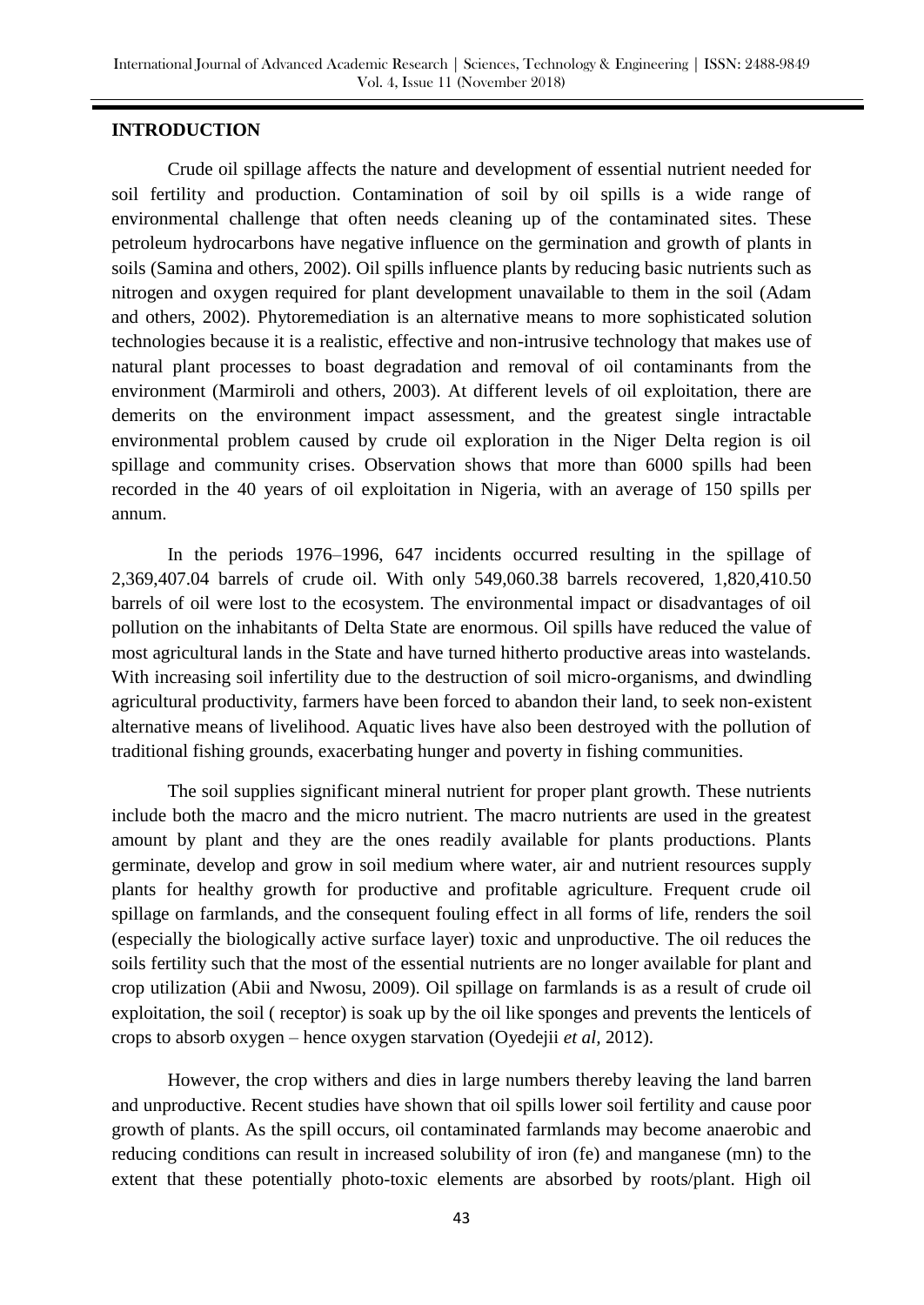concentration on soil not only reduces the amount of water and oxygen available for plant growth, but also interferes with soil-plant – water relationships through direct physical contact (coating of root tissues) thereby adversely affecting plant growth (Abii and Nwosu, 2008).

#### **PURPOSE OF THE STUDY**

The study looked at an analysis of PH value, iron and moist content of oil polluted soil. Specifically the study sought to:

- 1. Find out the range of PH value across the polluted soil.
- 2. Find out the range of moist content value across the polluted soil.
- 3. Find out the range of iron content value across the polluted soil.

## **RESEARCH QUESTIONS**

The following research questions guided the study:

- 1. What is the range of PH value across the polluted soil?
- 2. What is the range of moist content value across the polluted soil?
- 3. What is the range of iron content value across the polluted soil?

#### **SCOPE OF THE STUDY**

The work is limited to the analysis of PH value, moist content and iron value of the polluted soil.

#### **METHODS**

2g of dried soil samples were weighed in 100ml kjadahl flasks and placed on the Kjadahl digester. 15ml of digestion acid  $[(1:3)$  conc. HNO3 + H2SO4] was quantitatively transferred into flasks. The flask was then heated slowly initially and then vigorously. The heating was discontinued when the fluming and frothing had ceased and a clear solution obtained. The flasks were allowed to cool down to room temperature (RT). 20ml of distilled water was added and then filtered into volumetric flasks.

Filtrates were made up to the mark with distilled water in the various flasks and transferred into plastic sample containers. These samples are ready for AAS and flame photometry. Na and K were run on the flame photometer while the rest were done on the AAS.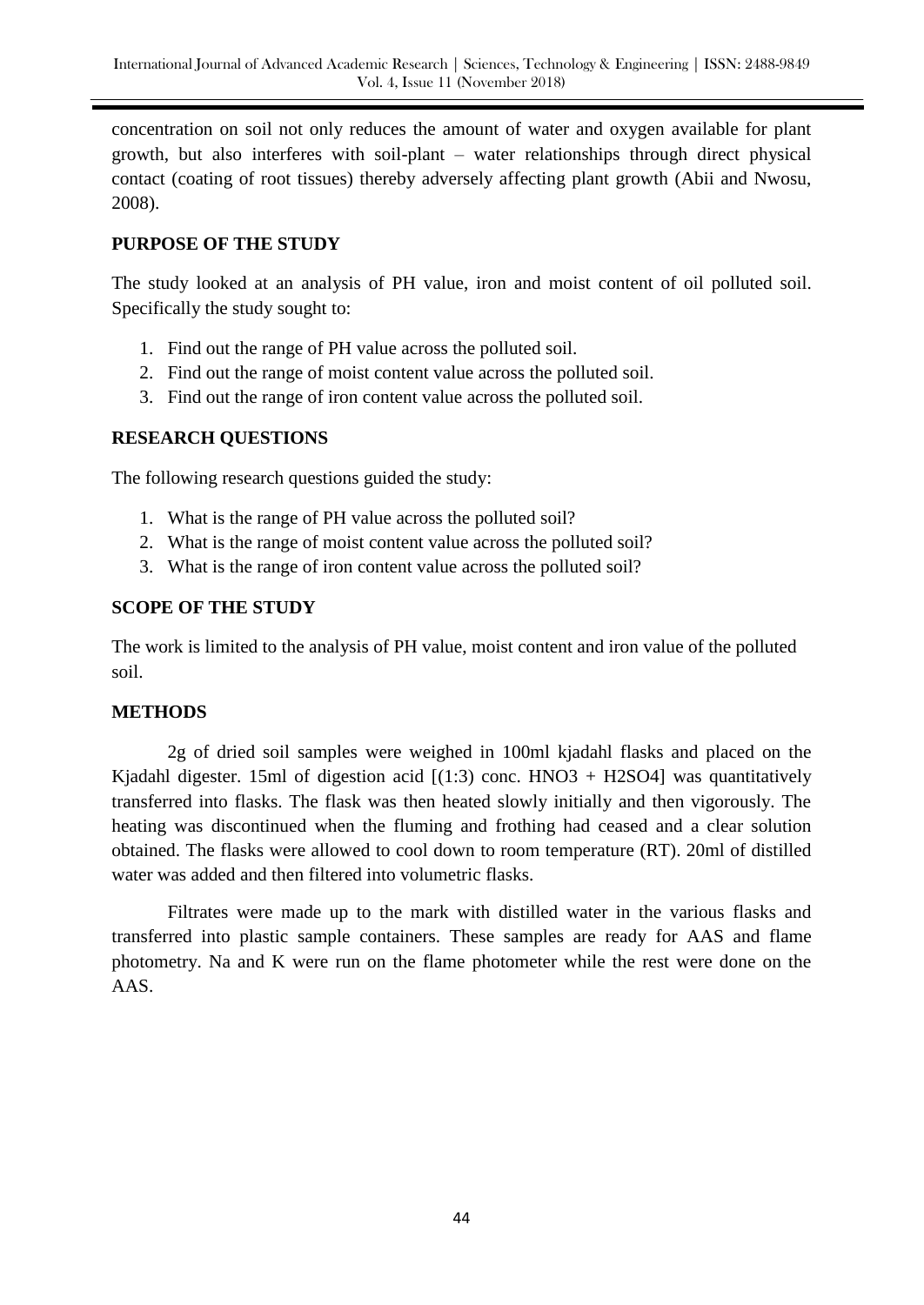# **DATA ANALYSIS**

## **RESEARCH QUESTIONS 1**

What is the range of PH value across the polluted soil?

Table 1: Range of PH value across the polluted soil

| Dept. cmPH         |      |             | Cond. (us/cm)CECPSATextTHC |  |                                         |                         |      |
|--------------------|------|-------------|----------------------------|--|-----------------------------------------|-------------------------|------|
|                    |      |             |                            |  | $0 - 15$ 4.23 61.75 37.87 193µ M.S 4.87 |                         |      |
| $15-30$ $4.35$     |      | 57.25 33.38 |                            |  | 175µ                                    | $\mathbf{M.S}$          | 5.38 |
| $30-45$            | 4.95 |             | 57.20 34.03                |  | $165\mu$                                | $\mathbf{F}.\mathbf{S}$ | 5.86 |
| <b>Contl.</b> 5.35 |      |             | 55.62 55.72                |  | $90\mu$                                 | Silty                   | 1.82 |

Table  $\overline{1}$  showed that at a PH value of 4.23 yielded a conductivity level of 61.75 us/cm. At a PH value of 4.35 yielded a conductivity level of 57.25. Within a depth of 30-45cm the PH value was 4.95 and THC value of 5.86.

## **RESEARCH QUESTIONS 2**

What is the range of moist content value across the polluted soil?

Table 2: Range of moist content value across the polluted soil

| Dept. cmMoist.% |                                        |       | Cond. (us/cm)CECPSATextTHC |                 |              |      |  |  |
|-----------------|----------------------------------------|-------|----------------------------|-----------------|--------------|------|--|--|
|                 | $0-15$ 33.36 61.75 37.87 193µ M.S 4.87 |       |                            |                 |              |      |  |  |
| $15 - 30$       | 29.01                                  | 57.25 | <b>33.38</b>               | $175\mu$        | M.S          | 5.38 |  |  |
| $30 - 45$       | 22.07                                  | 57.20 | 34.03                      | $165\mu$        | F.S          | 5.86 |  |  |
| Contl.          | 20.44                                  | 55.62 | 55.72                      | 90 <sub>µ</sub> | <b>Silty</b> | 1.82 |  |  |

Table 2 showed that at a depth of 0-15cm the moist % was 33.36. THC has achieved a value of 5.38 at 29.01% moist level. At moist level of 22.07% the conductivity level was 57.20. The CEC level was 55.62 when the moist level was 20.44%.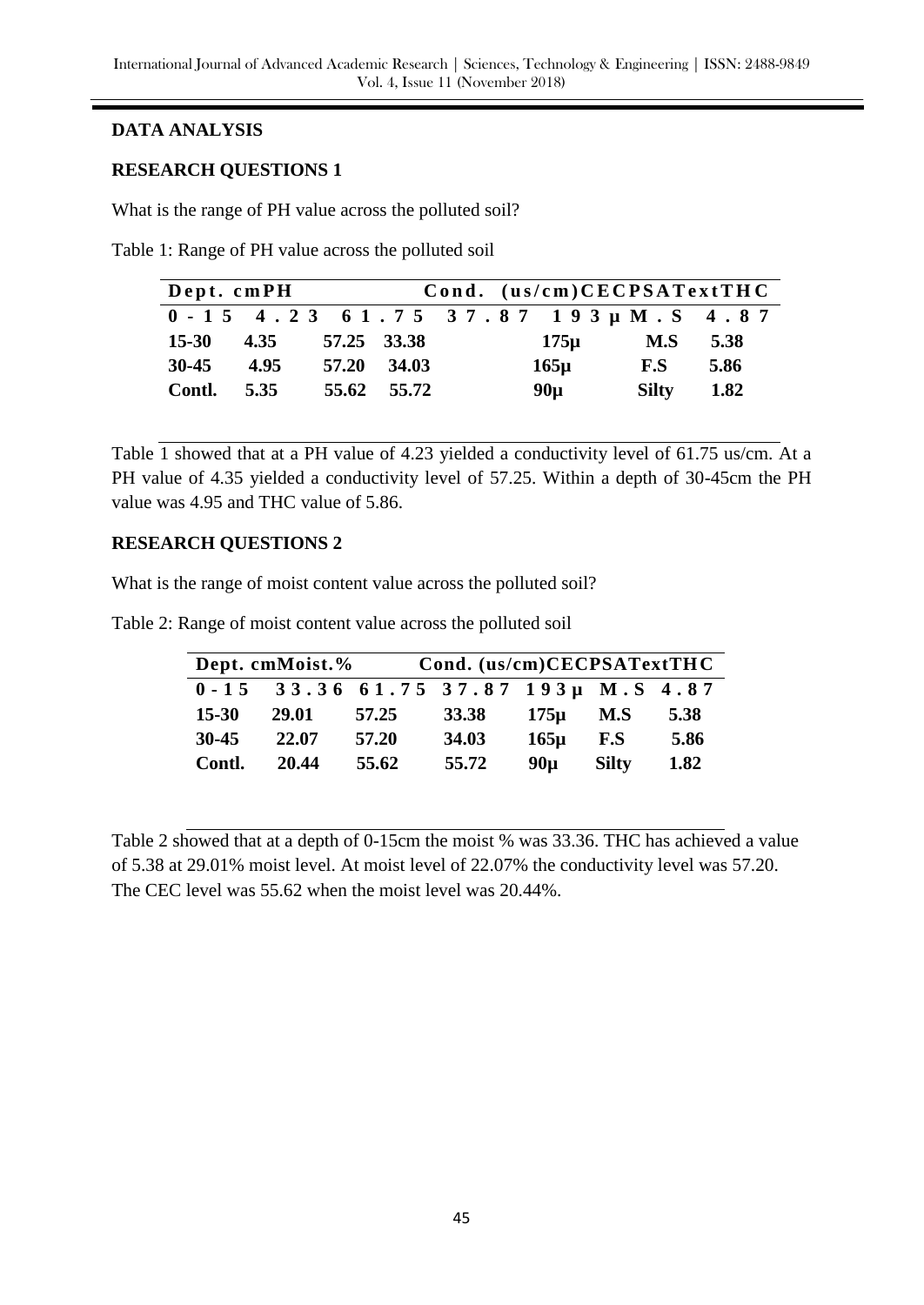## **RESEARCH QUESTIONS 3**

What is the range of iron content value across the polluted soil?

| Dept. cm  |       | Cond. (us/cm)Fe CECPSATextTHC |                                         |          |              |      |  |
|-----------|-------|-------------------------------|-----------------------------------------|----------|--------------|------|--|
|           |       |                               | $0 - 15$ 61.75 1.46 37.87 193µ M.S 4.87 |          |              |      |  |
| $15 - 30$ | 57.25 | 0.86                          | <b>33.38</b>                            | $175\mu$ | M.S          | 5.38 |  |
| $30 - 45$ | 57.20 | 0.54                          | 34.03                                   | $165\mu$ | F.S          | 5.86 |  |
| Contl.    | 55.62 | 0.72                          | 55.72                                   | $90\mu$  | <b>Silty</b> | 1.82 |  |

Table 3: Range of iron content value across the polluted soil

Table 3 reveals that at a depth range of 0-15cm, the iron content was 1.46. At the depth of 15- 30cm, the iron content level was 0.86. With a depth distance of 30-45cm, the iron content was 0.54. The PSA level of 90µ yielded an iron content of 0.72.

# **SUMMARY OF FINDINGS**

The following are the summary of the findings:

- 1. Research question 1 showed that at a PH value of 4.23 yielded a conductivity level of 61.75 us/cm. At a PH value of 4.35 yielded a conductivity level of 57.25. Within a depth of 30-45cm the PH value was 4.95 and THC value of 5.86.
- 2. Research question 2 showed that at a depth of 0-15cm the moist % was 33.36. THC has achieved a value of 5.38 at 29.01% moist level. At moist level of 22.07% the conductivity level was 57.20. The CEC level was 55.62 when the moist level was 20.44%.
- 3. Research question 3 reveals that at a depth range of 0-15cm, the iron content was 1.46. At the depth of 15-30cm, the iron content level was 0.86. With a depth distance of 30-45cm, the iron content was 0.54. The PSA level of 90µ yielded an iron content of 0.72.

# **DISCUSSION OF FINDINGS**

Hydrocarbon are also known to hinder root respiration, thereby causing death to root cells and of mechanical grip. High hydrocarbon content of soils has been known to affect soil physical-chemical properties, which in turn affects the agricultural potential of such soils (Amadi,Dickson & Maete, 1993). This could affect the agricultural productivity; in other words, there could be reduced productivity following the impaired state of soil fertility. Crops affected are yam, corn, vegetables, okra, pepper and so on.

The degree of acidity and /or alkalinity is considered a master variable that nearly affect all soil properties-chemicals, physical and biological. While some organisms are affected by broad range of values, others may exhibit. The result from table 1 to 2 shows that the PH value is lower at 0-30cm this makes the upper surface more acidic then 30cm-45cm at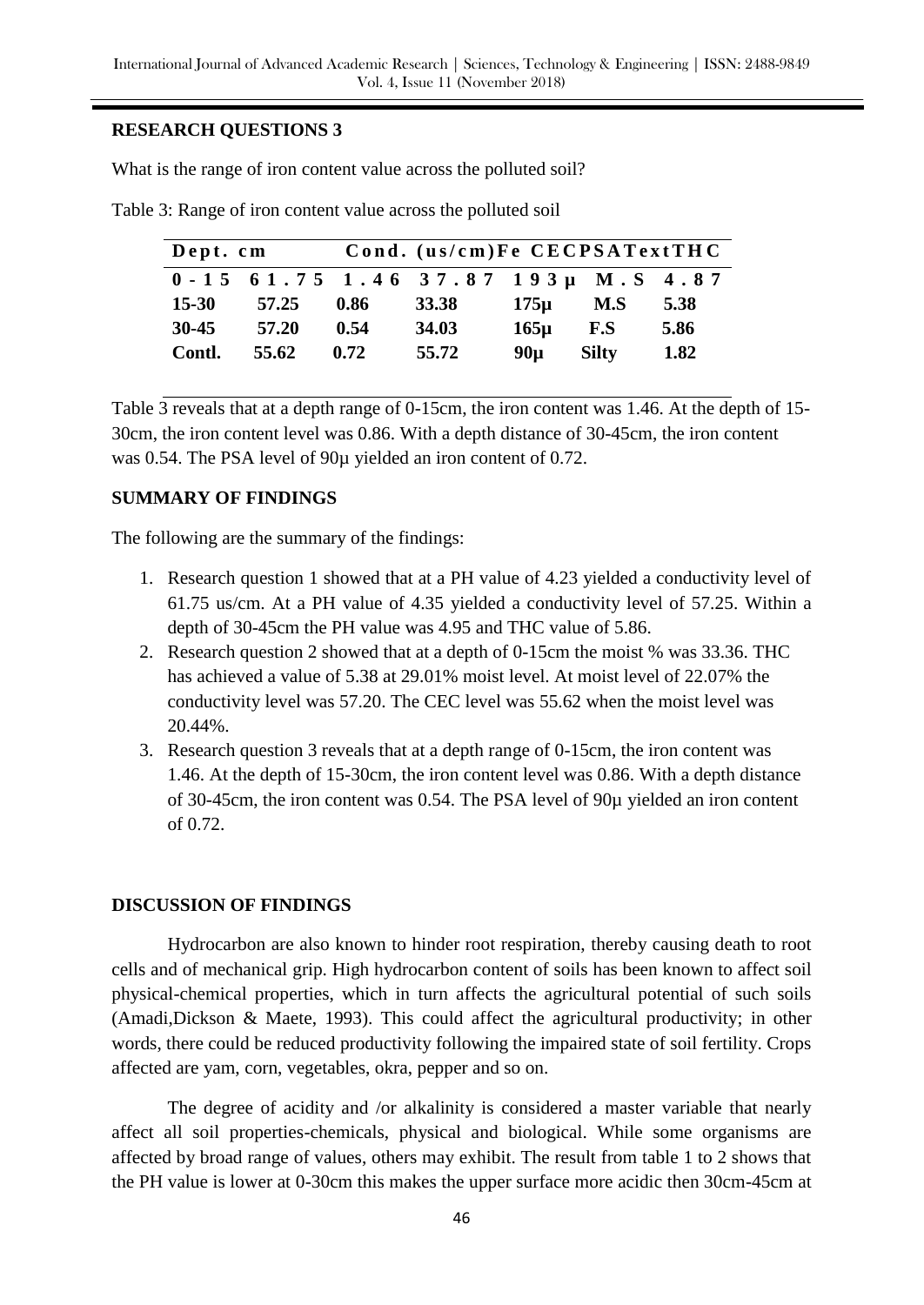the time the study was carried out. Also from the data collected on the control sites in table 1 to 2 it was observed that the study site was already on the slightly acidic level before contamination with the PH value of 5.35-5.51 if petroleum contamination drops the PH level below 5, as is the case in tables 1 to 2, the soil would have high concentrations of soluble aluminum and manganese, which would be toxic and ultimately discourage plant growth (Duffus, 1980 & Manatian, 1994).

Microbial metabolism might also be hindered in strongly acidic environment, which might reduce the hydrocarbon utilizing capacity of resistance strains of heterotrophic organisms that should be active in degrading the oil (Williams, Bjorou, Dokata, & Winter, 1986 & Okpokshili, 1994). Hence, from the PH obtained on the study areas in tables 1 to 2 (PH range of 4.21-4.45) at 0-30cm depth this value may put a constraint on the remediation process of the affected areas. The PH can be raised to desirable levels to enhance metabolic activities and remediation processes on the sites; this may be done by application of lime (calcium and magnesium compounds) on affected soils.

#### **CONCLUSION**

In all, oil spillage and soil contamination by petroleum products should be avoided because it has so much negative effects on the chemical and biological properties of soils and vegetation in the surrounding. The activities of microorganisms, especially beneficial microorganisms is so important to nutrient release to crops vegetation growth on a particular soil, hence the need for avoidance of pollution and contamination of soil is vital. Petroleum products are very toxic to living organisms in soils which indirectly control the chemical and biochemical activities in soils for plant nutrition, hence the need for strict application of environmental management regulations to preserve and protect the area.

#### **RECOMMENDATIONS**

Finally, it was recommended that there should be in place immediate clean up and compensation program to sustain the fertility and preservation of micro –organisms in the soil.